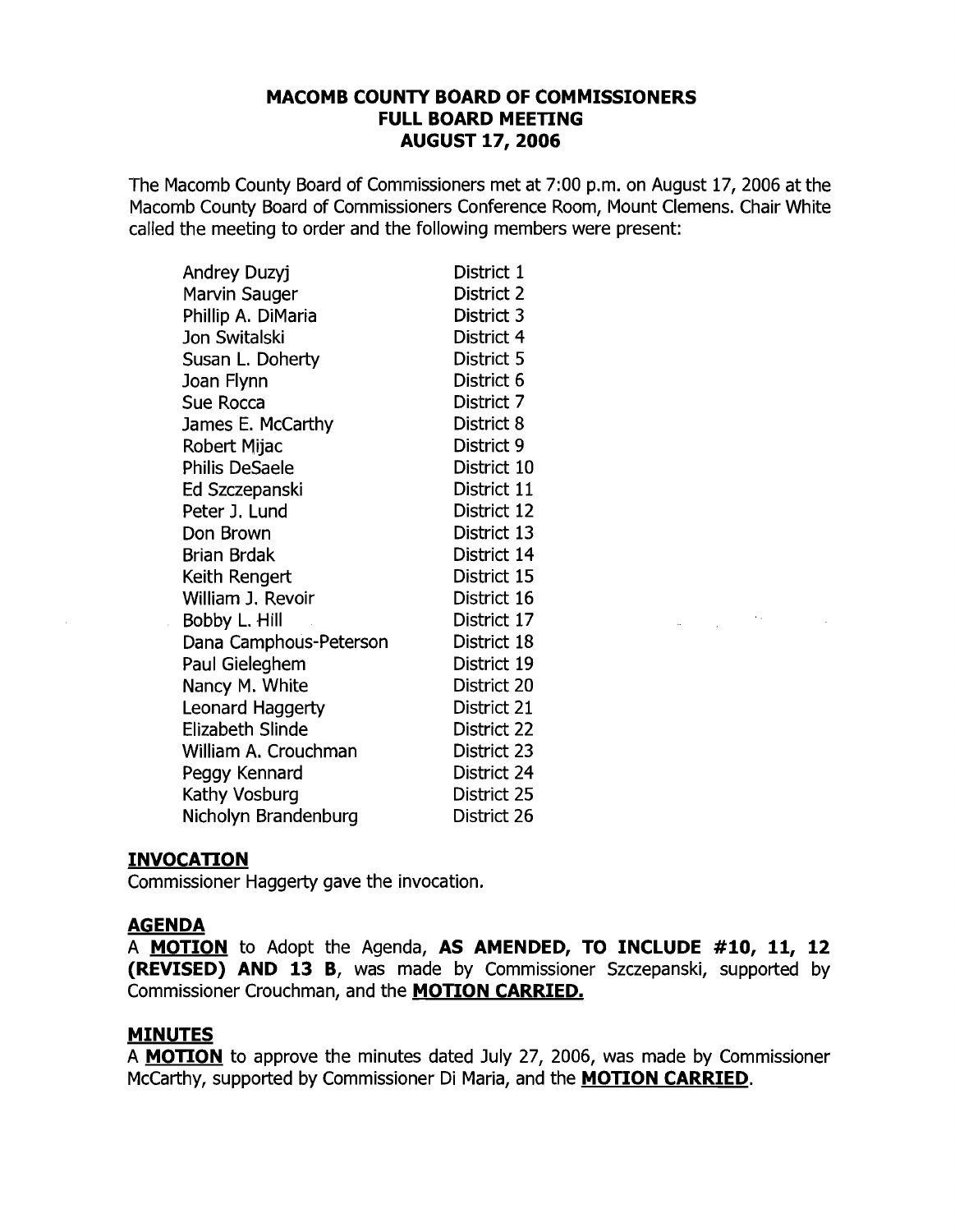MACOMB COUNTY BOARD OF COMMISSIONERS - FULL BOARD August 17, 2006

### **PRESENTATION**

Social Security Administration District Manager William Seaman presented Carmella Sabaugh, with a \$4,500 check to fully fund her security program, which is intended to prevent document fraud and improve customer service. With this system, Social Security employees may verify a birth certificate's authenticity via a secure Internet service. The program is estimated by the Social Security Administration to save \$257,000 over the first five years.

#### **PUBLIC PARTICIPATION DonaldLobsinger,** *26900* **Taylor, St. ClairShores**

**Sue Jesion, 21308 Raymond, St. Clair Shores** 

# **COMMITTEE REPORTS**

### **COMMUNITYSERVICES COMMIrrEE - August** *10, 2006*

The Clerk read the recommendations from the Community Services Committee and a **MOTION** was made by Chairperson Doherty, supported by Vice-Chairperson DeSaele, to adopt the committee recommendations.

- 1. AUTHORIZE THE MACOMB COUNTY COMMUNITY SERVICES AGENCY TO ACCEPT A HEAD START SUPPLEMENTAL GRANT IN THE AMOUNT OF \$31,456 FOR THE 2006-2007 SCHOOL YEAR.
- 2. AUTHORIZE MACOMB MSU EXTENSION SERVICE TO ACCEPT YEAR ONE OF A TWO YEAR CONTRACT AGREEMENT WITH THE MICHIGAN DEPARTMENT OF HUMAN SERVICES/YOUTH MENTOR PROGRAM FOR \$45,000 FROM OCTOBER 1, 2006 THROUGH SEPTEMBER 30, 2007.
- 3. AUTHORIZE MSU EXTENSION TO ACCEPT \$2,500 FROM THE DETROIT LOCAL INITIATIVES SUPPORT CORPORATION FROM AUGUST 1, 2006 TO JULY 31, 2007 FOR DEVELOPMENT OF A COMMUNITY REVITALIZATION PLAN.
- 4. AUTHORIZE MSU EXTENSION TO ACCEPT \$9,500 FROM THE DETROIT LOCAL INITIATIVES SUPPORT CORPORATION FROM AUGUST 1, 2006 TO JULY 31, 2007 FOR THE V-8 GATEWAY PRACTICAL HOME AND GARDEN PROGRAM.

### **THE MOTION CARRIED.**

### **SENIOR CITIZENS COMMIrrEE - August** *10,2006*

The Clerk read the recommendations from the Senior Citizens Committee and a **MOTION**  was made by Chairperson Switalski, supported by Vice-Chairperson Rocca, to adopt the committee recommendations.

Commissioner Brandenburg asked her **NO** vote be recorded on Motion #1. There were **NO**  objections.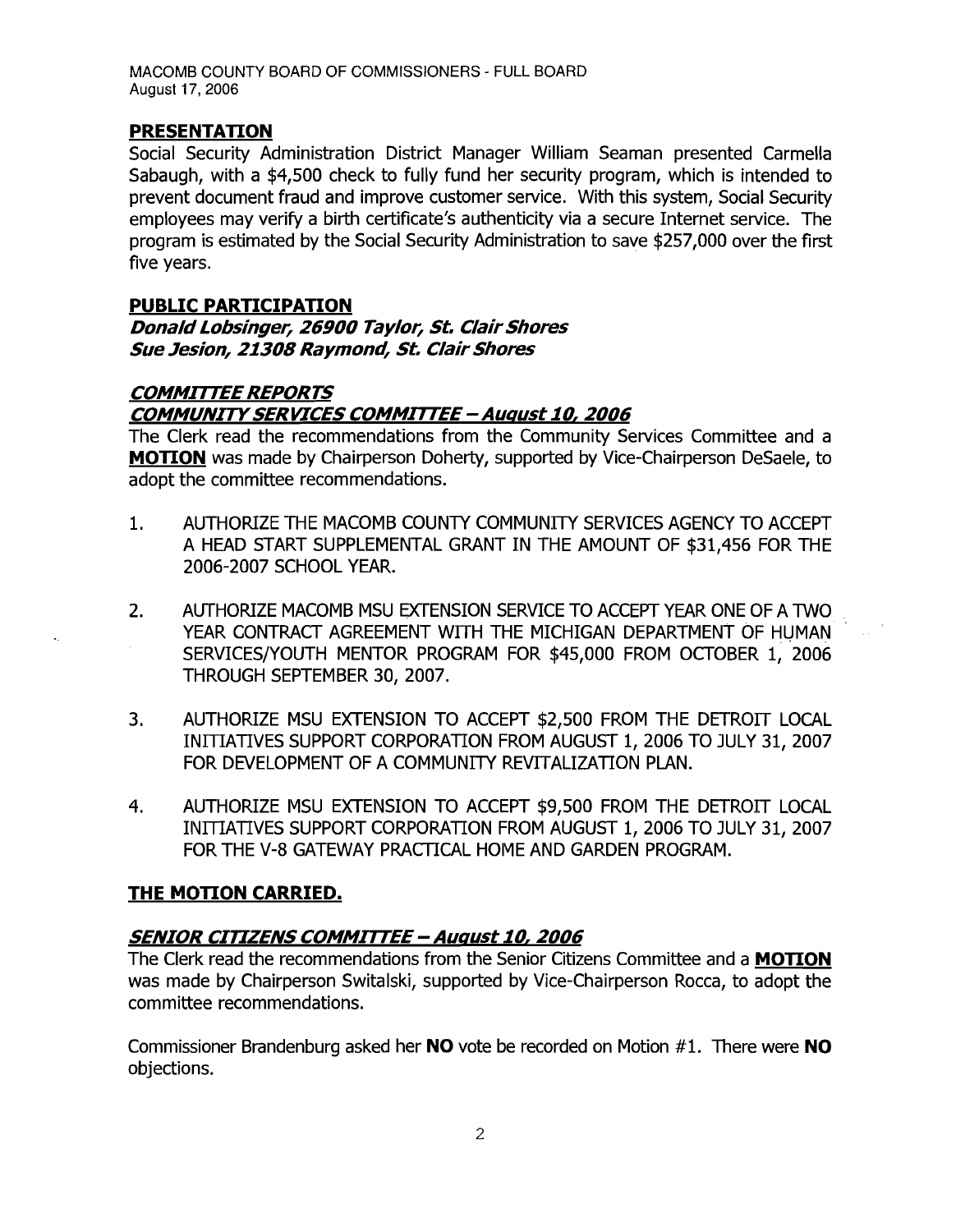- 1. ACCEPT THE AREA AGENCY ON AGING REGION 1-B FY 2007-9 MULTI-YEAR PLAN FOR OLDER ADULT SERVICES AND FY 2007 ANNUAL IMPLEMENTATION PLAN.
- 2. ACCEPT ONE DONATION CHECK TOTALING \$398 FROM RMS COMMUNICATIONS GROUP. DONATION WILL BE DEPOSITED INTO THE SPECIAL NEEDS ADMINISTRATION FUND FOR FUTURE PURCHASE OF A NEW HP LASER JET PRlNTER (TOTAL COST \$1,468.53, PLUS LINE DROP OF \$250).
- 3. ACCEPT AREA AGENCY ON AGING 1-B's CONTRACT WITH THE RESOURCE ADVOCACY PROGRAM FOR \$69,438.

## **THE MOTION CARRIED.**

## **HEALTH SERVICES COMMITTEE -August11,2006**

The Clerk read the recommendations from the Health Services Committee and a **MOTION**  was made by Chairperson Gieleghem, supported by Vice-Chairperson Brown, to adopt the committee recommendations.

- 1. AWARD THE MACOMB COUNTY MORGUE EQUIPMENT BID TO THE LOW BIDDER, MOPEC, INC., IN THE AMOUNT OF \$246,991.53; FUNDS ARE AVAILABLE IN THE HEALTH DEPARTMENT RESERVE ACCOUNT.
- 2. AUTHORIZE THE HEALTH DEPARTMENT TO GO OUT FOR BID FOR X-RAY EQUIPMENT FOR THE MORGUE.

# **THE MOTION CARRIED.**

# **JUSTICEAND PUBLICSAFETYCOMMITTEE- August 14, 2006**

The Clerk read the recommendation from the Justice and Public Safety Committee and a **MOTION** was made by Chairperson Rengert, supported by Vice-Chairperson Brdak, to adopt the committee recommendation.

1. APPROVE THE 2006/2007 PROSECUTING ATTORNEY VICTIM WITNESS GRANT PROGRAM IN THE AMOUNT OF \$338,595. THE STATE PORTION OF THIS GRANT IS \$223,200 AND THE COUNTY'S PORTION IS \$115,395, AND IS FOR THE PERIOD OCTOBER 1, 2006 THROUGH SEPTEMBER 30, 2007. THE COUNTY PORTION IS AVAILABLE IN THE COUNTY BUDGET.

### **THE MOTION CARRIED.**

# **LEGISLATIVEANDADMINISTRATIVESERVICES COMMITTEE- August14,2006**

The Clerk read the recommendations from the Legislative and Administrative Services Committee and a **MOTION** was made by Chairperson Lund, supported by Vice-Chairperson Switalski, to adopt the committee recommendations.

Commissioner Brandenburg asked to separate Motion #2. There were **NO** objections.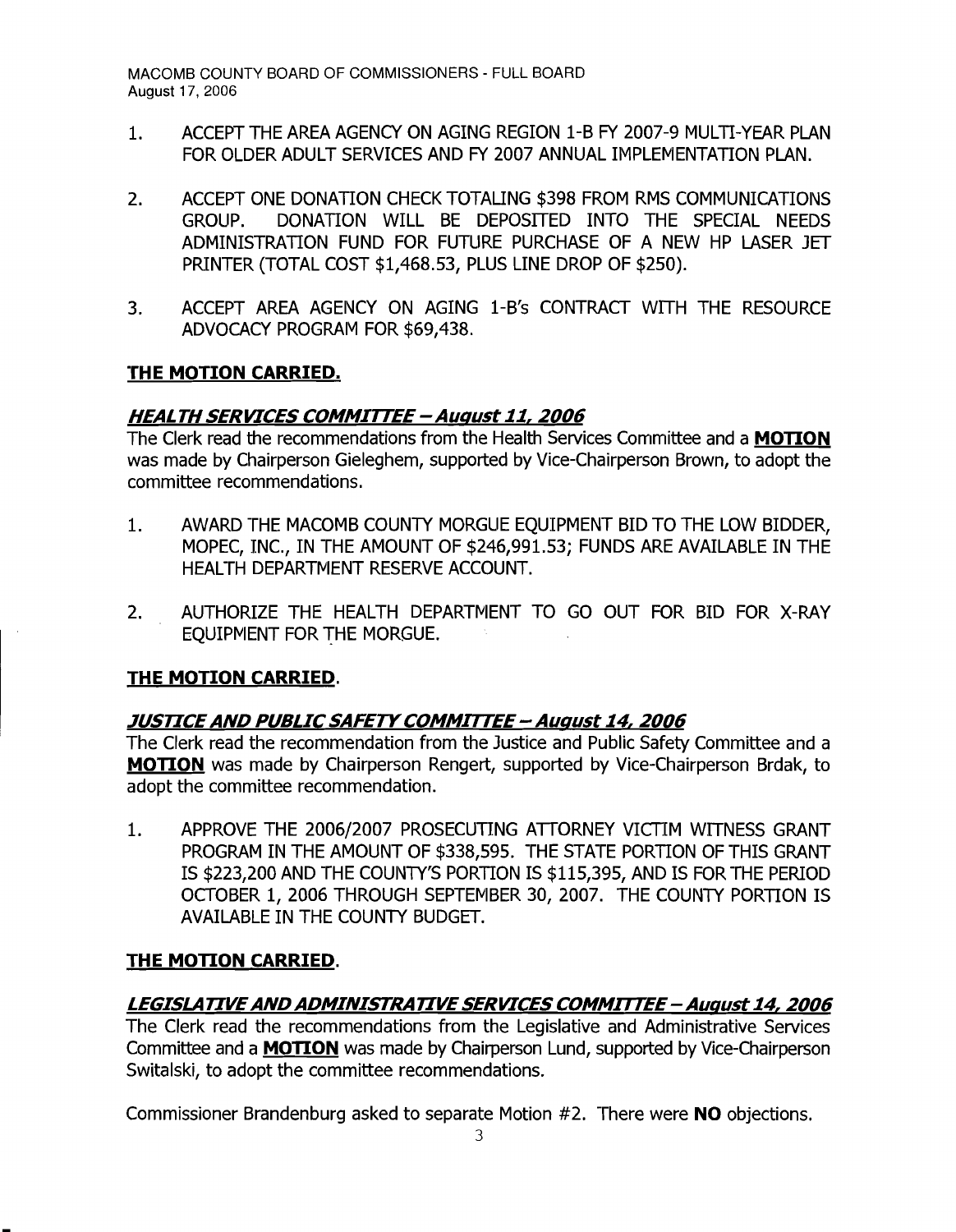Commissioner Brandenburg asked to separate Motions #2 and #5. There were **NO**  objections.

1. AUTHORIZE PAYMENT FOR THE WORK PERFORMED AS FOLLOWS:

MARTHA T. BERRY ELLISDON MICHIGAN \$60,577.45

FURTHER, FUNDS ARE AVAILABLE IN THE CAPITAL BUDGET.

- 3. AUTHORIZE THE BOARD CHAIR TO SIGN THE MACOMB ORCHARD TRAIL COMMISSION LICENSE AGREEMENT FOR DRAINAGE WITH VANESSA CENTER AG CONSTRUCTION.
- 4. AUTHORIZE THE BOARD CHAIR TO SIGN THE MACOMB ORCHARD TRAIL COMMISSION LICENSE CONNECTION AGREEMENT WITH THE VILLAGES AT CAPITOL POINTE.

### **THE MOTION CARRIED.**

#### **SEPARATED MOTION**

2. AWARD THE ADMINISTRATION BUILDING PARKING LOT EXPANSION TO THE LOW BIDDER, JOHN CARLO, INC., IN THE AMOUNT OF \$503,249.00; FUNDS ARE AVAILABLE IN THE CAPITAL BUDGET.

Commissioner Brandenburg does not feel the work should start until the grant has been approved.

Lynn Arnott-Bryks explained.

**THE MOTION CARRIED,** with Commissioner Brandenburg voting **NO.** 

#### **SEPARATED MOTION**

5. CONCUR WITH THE FLEET MANAGER AND APPROVE THE PURCHASE OF ELEVEN 2007 FORD CROWN VICTORIA POLICE INTERCEPTORS FOR THE SHER[FFS DEPARTMENT TO THE LOWEST RESPONSIBLE BIDDER, SIGNATURE FORD, PERRY, MICHIGAN, IN THE AMOUNT OF \$218,867.00; FUNDS ARE AVAILABLE FROM THE 2006 VEHICLE ACCOUNT FOR NINE PATROL UNITS AND SECONDARY ROAD PATROL (TRAFFIC) GRANT FOR TWO PATROL UNITS.

Commissioner Brandenburg asked why the board only orders Fords and why not Chryslers.

Commissioner Flynn stated the board should be buying cars from Macomb County dealerships.

Commissioner Brown indicated Ford engines are built in Macomb County at the Romeo Ford plant.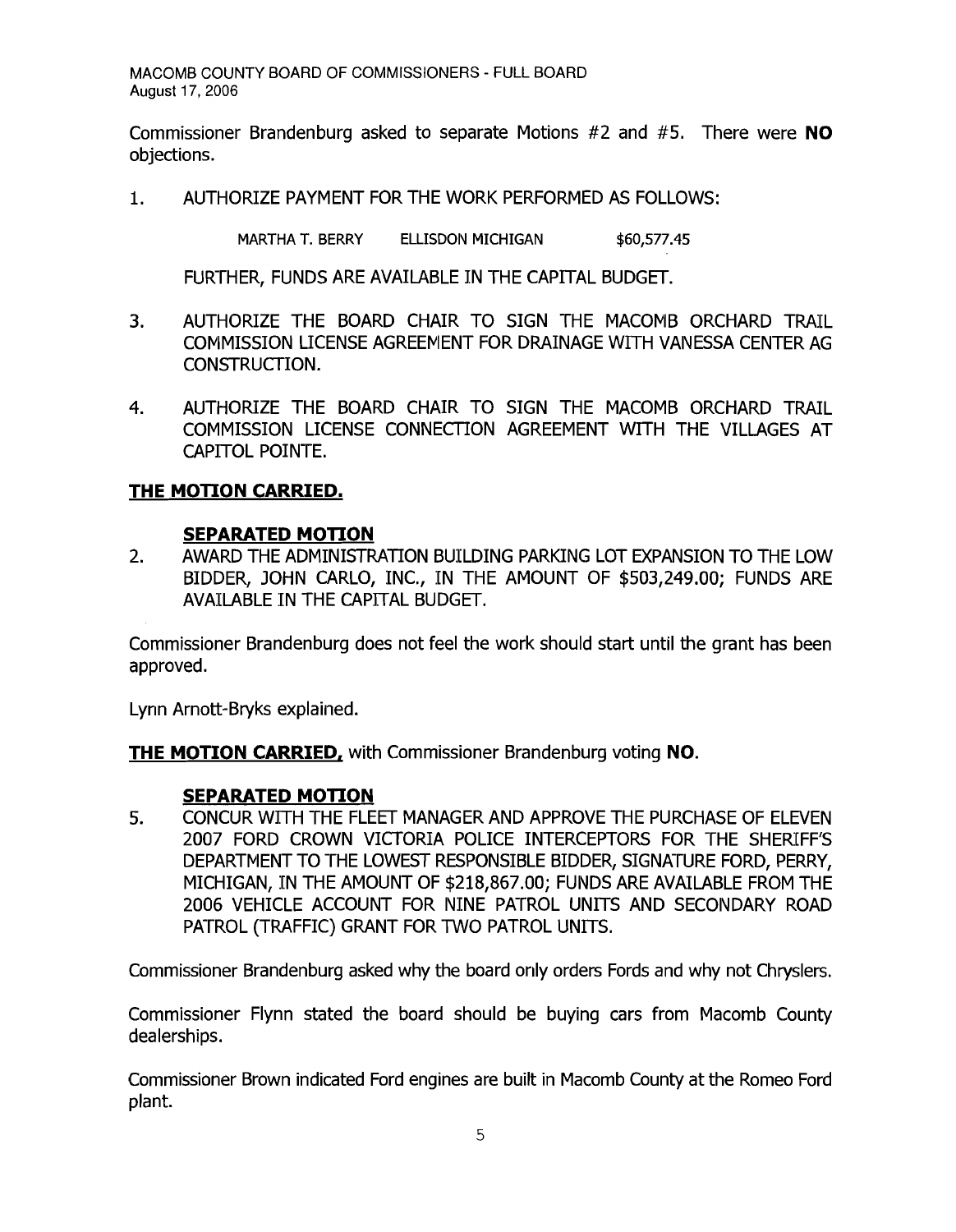**THE MOTION CARRIED,** with Commissioner Brandenburg voting **NO.** 

# **PERSONNEL COMMITTEE-August 16,2006**

The Clerk read the recommendations from the Personnel Committee and a **MOTION** was made by Chairperson Mijac, supported by Vice-Chairperson Crouchman, to adopt the committee recommendations.

Commissioner Brandenburg asked to separate Motion #3. There were **NO** objections.

A vote was taken on the following:

- 1. APPROVE THE RECLASSIFICATION OF ONE FULL-TIME ACCOUNT CLERK IV POSITION TO ONE PART-TIME ACCOUNT CLERK IV POSITION IN THE MSU EXTENSION DEPARTMENT.
- 2. APPROVE THE RECLASSIFICATION OF ONE FULL-TIME COUNSELOR POSITION WITH TWO PART-TIME (.4 FTE) COUNSELOR POSITIONS IN THE SENIOR CITIZEN SERVICES DEPARTMENT.

# **THE MOTION CARRIED.**

# **SEPARATED MOTION**

3. APPROVE RATIFICATION OF A THREE-YEAR LABOR AGREEMENT WITH UAW LOCAL #412, UNIT 46 (ASSISTANT PROSECUTING ATTORNEYS) FROM JANUARY 1, 2005 THROUGH DECEMBER 31, 2007.

A discussion ensued.

**THE MOTION CARRIED,** with Commissioners Brandenburg, Brown, DeSaele, Lund, Rengert, Revoir, Szczepanski and Vosburg voting **NO.** 

# **BUDGETCOMMITTEE - August 16,2006**

The Clerk read the recommendations from the Budget Committee and a **MOTION** was made by Chairperson Crouchman, supported by Vice-Chairperson Revoir, to adopt the committee recommendations.

Commissioner Camphous-Peterson asked her **ABSTENTION** votes be recorded from committee on Motion #2 a and Motion #3 b. There were **NO** objections.

Commissioner Brandenburg asked her **NO** votes be recorded on Motions #1 and #4. There were **NO** objections.

Commissioners' Gieleghem, Brdak, Lund, Mijac, Switalski, Brown and Vosburg asked their **NO** votes be carried from committee on Motion #4. Commissioner Rocca asked to record a **NO** vote on Motion #4. There were **NO** objections.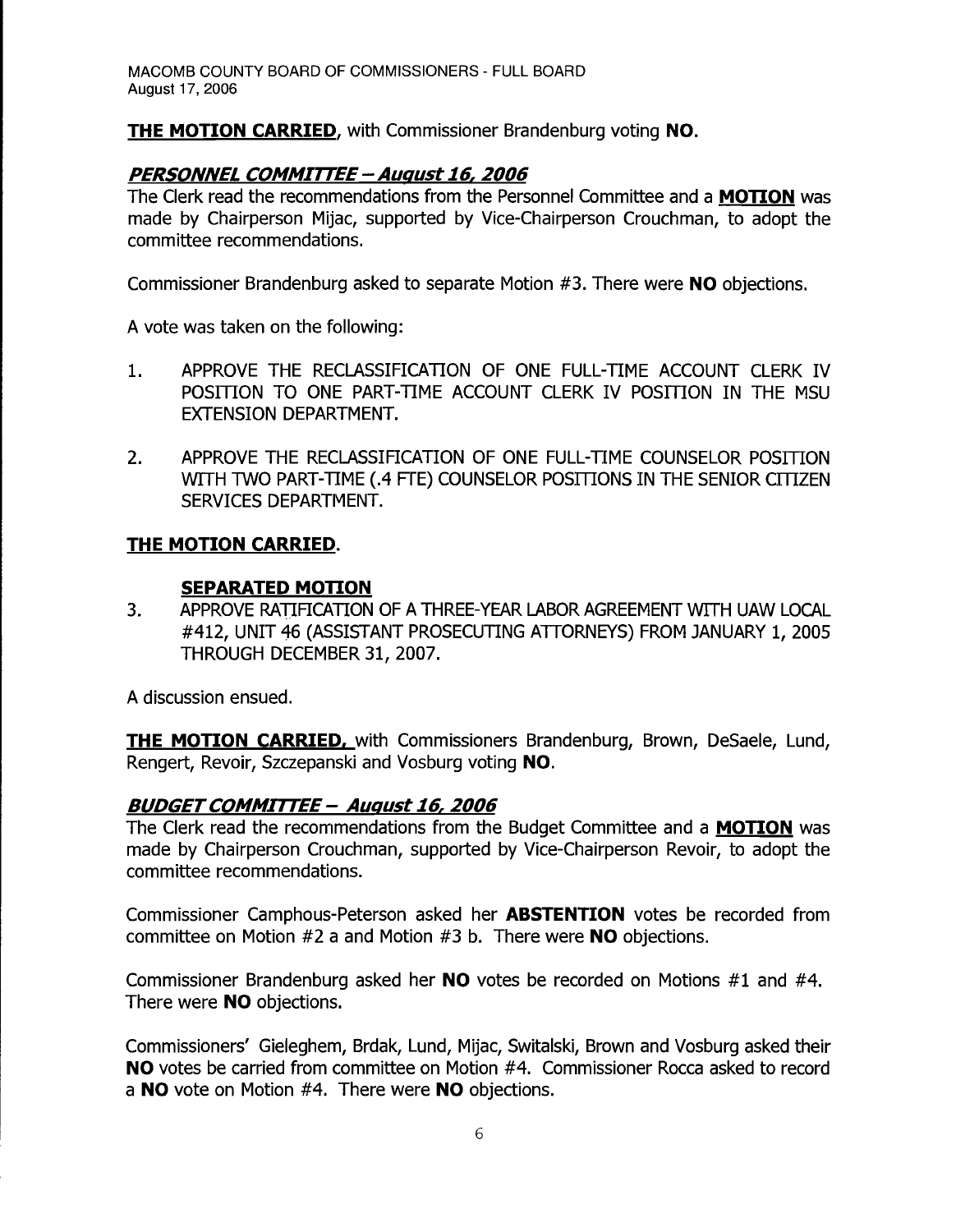Commissioner McCarthy asked to carry forward his **ABSTENTION** vote on Motion #5 from committee. There were **NO** objections.

Commissioner Slinde asked her **ABSTENTION** vote be carried and recorded from committee. There were **NO** objections.

- 1. ACCEPT AREA AGENCY ON AGING 1-B's CONTRACT DECREASING THE LEGAL ASSISTANCE PROGRAM BUDGET BY \$10,615. FURTHER, TO AMEND THE SENIOR CITIZEN SERVICES DEPARTMENT BUDGET TO REFLECT A REDUCTION IN STATE FUNDING OF \$10,615 AS DETAILED IN CORRESPONDENCE FROM MS. ANGELA WILLIS, DIRECTOR, SENIOR CITIZEN SERVICES DEPARTMENT, DATED AUGUST 14, 2006.
- 2. APPROVE THE FOLLOWING:
	- (a) CONTINUE AGREEMENT IN THE AMOUNT OF \$25,000 WITH THE MACOMB COUNTY CHILD ADVOCACY CENTER ("CARE HOUSE"). FURTHER, FUNDING IN THE AMOUNT OF \$25,000 TO BE CONSIDERED IN THE 2007 BUDGET; AND
	- (b) PAYMENT OF \$40,000 TO THE CITY OF NEW BALTIMORE FROM THE ENVIRONMENTAL PROBLEMS: LAKE/RIVER FUND FOR INFILTRATION AND INFLOW STUDY AS APPROVED MAY 18, 2006.  $\varphi^{\rm (in)}$

 $\Delta \sim 100$ 

- 3. APPROVE THE FOLLOWING:
	- (a) FISCAL YEAR 2007 FRIEND OF THE COURT COOPERATIVE REIMBURSEMENT PROGRAM IN THE AMOUNT OF \$10,148,965, WHICH IS \$6,698.317 OR 66% STATE FUNDED AND \$3,450,649 OR 34% COUNTY FUNDED. A \$76,482 STATE SUPPLEMENT WILL REDUCE THE COUNTY PORTION TO \$3,374,167. THIS PROGRAM COVERS THE PERIOD OCTOBER 1, 2006 THROUGH SEPTEMBER 30, 2007. FUNDING WILL BE PART OF THE 2007 BUDGET PROCESS,
	- (b) FUNDING IN THE AMOUNT OF \$22,900 THROUGH DECEMBER 31, 2006 FOR THE ASSISTANT PROSECUTING ATTORNEY ASSIGNED TO CARE HOUSE DUE TO EXPIRATION OF BYRNE GRANT FUNDING. FUNDING WOULD BECOME AVAILABLE FOR THIS POSITION BEGINNING JANUARY 1, 2007 BASED ON PRIOR BUDGET APPROVAL RELATED TO THE ADDITIONAL JUDGESHIP. FUNDING IN THE AMOUNT OF \$22,900 IS AVAILABLE IN THE 2006 CONTINGENCY ACCOUNT;
	- (c) CONCUR IN THE REQUEST OF THE PROSECUTOR'S OFFICE AND APPROVE THE RENEWAL OF THE MACOMB AUTO THEFT SQUAD GRANT FOR 2007, REOUIRING A COUNTY MATCH OF \$71,975.50 FUNDING IS INCLUDED IN THE 2006 BUDGET;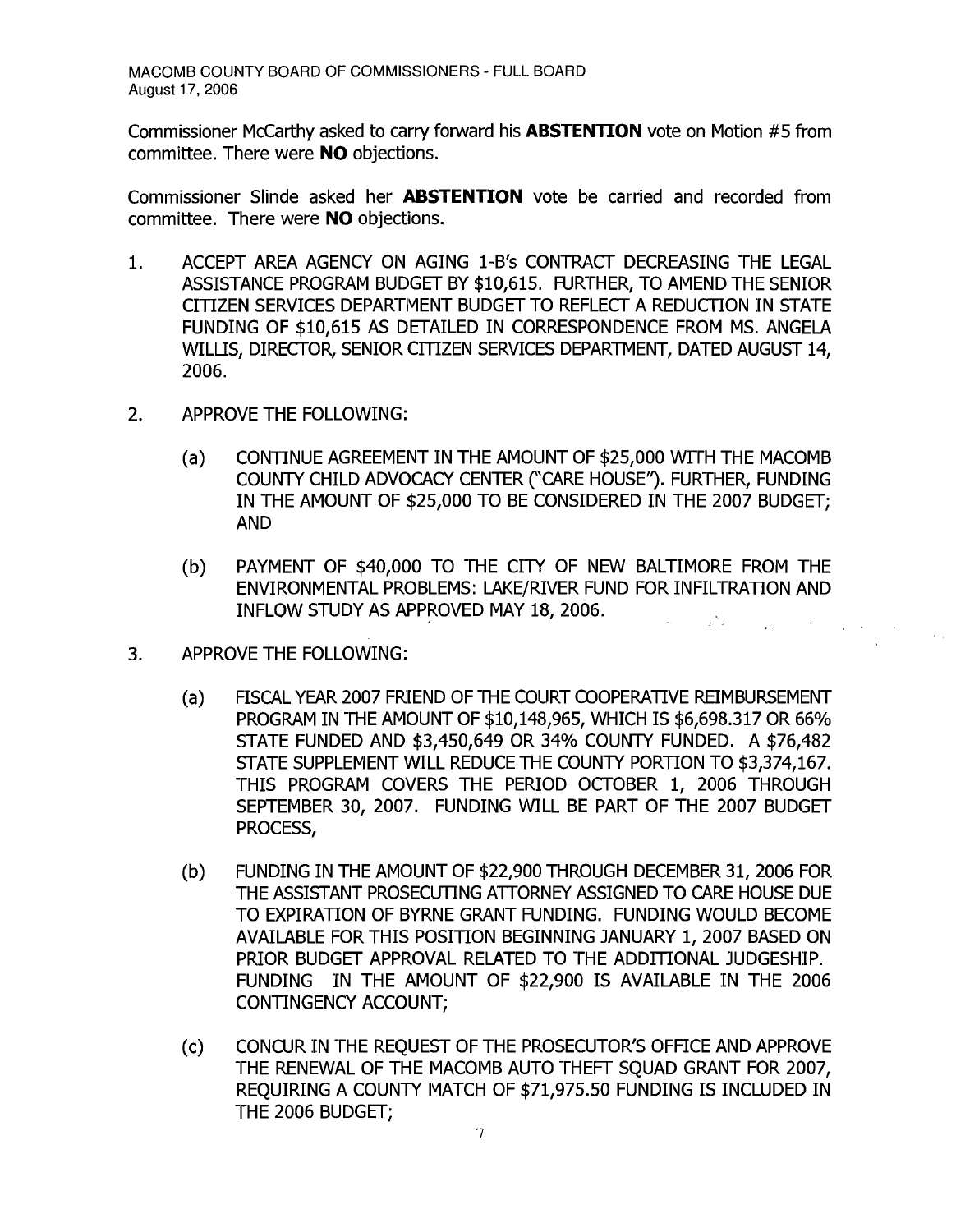- (d) CONCUR IN THE REQUEST OF THE MACOMB COUNTY SHERIFF'S OFFICE AND APPROVE THE RENEWAL OF THE MACOMB AUTO THEFT SQUAD GRANT FOR 2007, REQUIRING A COUNTY MATCH OF \$123,092. FUNDING IS INCLUDED IN THE 2006 BUDGET; AND
- (e) AWARD BID #18-06 FOR THE DRIVING OF (14) 30' PILINGS AND THE DREDGING OF THE AREA IN FRONT OF THE MACOMB COUNTY SHERIFF'S MARINE DIVISION BOATHOUSE TO THE LOW BIDDER, WATERFRONT CONSTRUCTION, INCORPORATED AT A COST NOT TO EXCEED \$29,355. FUNDING IS AVAILABLE IN THE 2006 CONTINGENCY ACCOUNT.
- 4. AMEND THE 2006 BUDGET FOR COMMUNITY MENTAL HEALTH SERVICES TO REFLECT THAT THE COMMUNITY MENTAL HEALTH DIRECTOR IS RECEIVING AN ANNUAL "BONUS" OF \$15,00 PER YEAR FOR 2006 THROUGH 2009 AND TO INCREASE THE COUNTY'S APPROPRIATION TO THE COMMUNITY MENTAL HEALTH SERVICES PROGRAM IN THE AMOUNT OF \$600.
- 5. ADOPT RECOMMENDATIONS TO RESTRICT PARTICIPATION IN THE SUPPLEMENTAL RETIREMENT PAYMENT PROGRAM AS OUTLINED IN CORRESPONDENCE FROM THE FINANCE DIRECTOR DATED AUGUST 8, 2006.

### **THE MOTION CARRIED.**

#### . **FINANCE COMMITTEE - August 17, 2006** ,.,'

The Clerk read the recommendations from the Finance Committee and a **MOTION** was made by Chairperson Slinde, supported by Vice-Chairperson DiMaria, to adopt the committee recommendations.

Commissioner Brandenburg asked her **NO** vote be carried forward on the bill for contraceptives. There were **NO** objections.

- 1. APPROVE THE MONTHLY BILLS (WITH CORRECTIONS, DELETIONS AND/OR ADDENDA) AND AUTHORIZE PAYMENT; FURTHER TO APPROVE THE PAYROLL IN THE TOTAL AMOUNT OF \$5,608,350.41, WITH NECESSARY MODIFICATIONS TO THE APPROPRIATIONS.
- 2. APPROVE FUNDING OF \$5,000 FROM THE CONTINGENCY ACCOUNT TO CONTINUE THE SENIOR SWING DANCES AT FREEDOM HILL COUNTY PARK FOR THE REMAINDER OF 2006; FURTHER, THAT A \$2 FEE BE IMPLEMENTED BEGINNING IN JANUARY, 2007.
- 3. CONCUR IN THE RECOMMENDATION OF COUNSEL REGARDING THE CASE OF CHAMBERS V MACOMB COUNTY, ET AL.

### **THE MOTION CARRIED**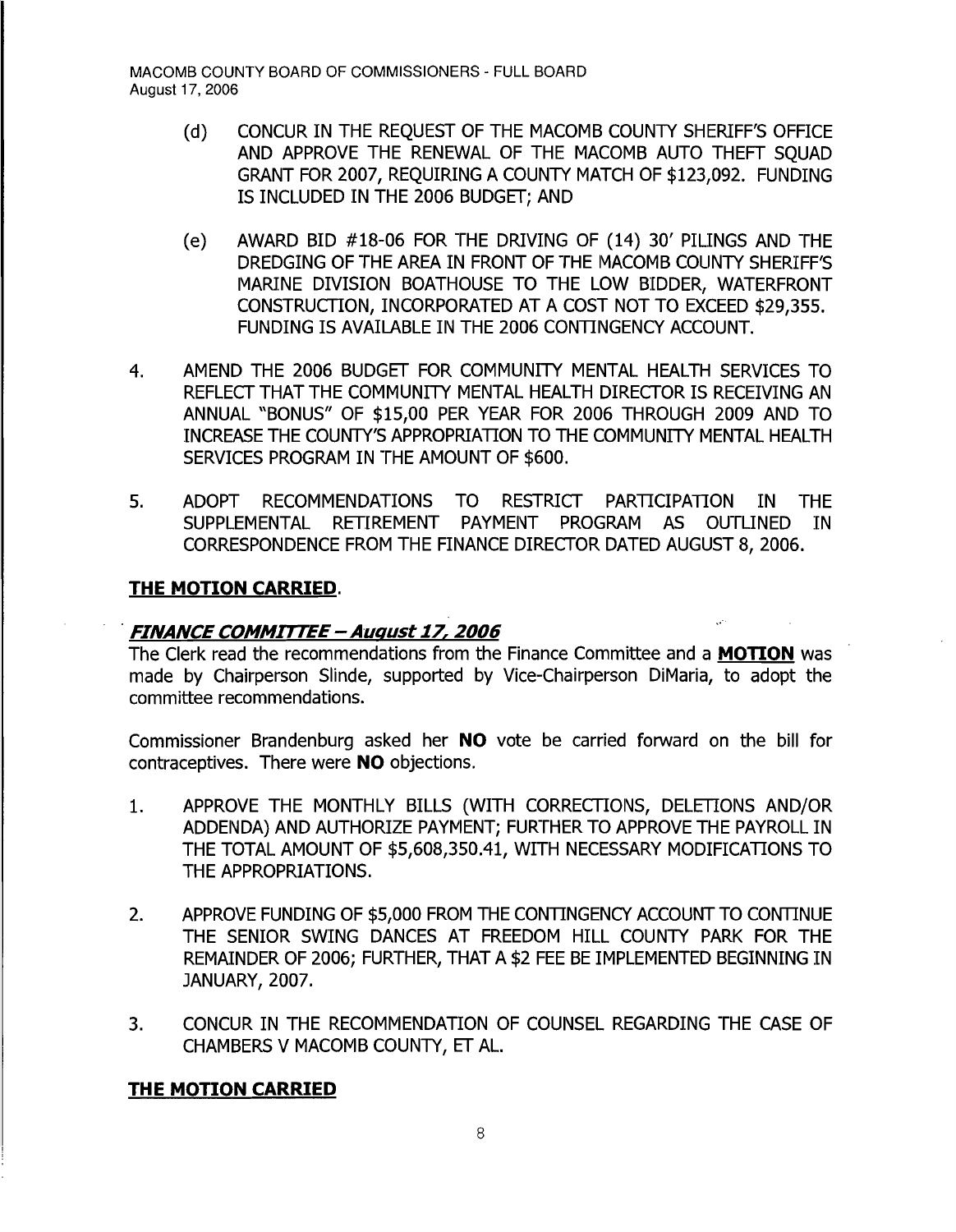## **RESOLUTIONS/TRIBUTES**

A **MOTION** was made by Commissioner Mijac, supported by Commissioner Rengert, to adopt the Resolutions and Tributes in their entirety.

- Res. No. 06-62 Approving the Area Agency on Aging Region 1-B FY 2007-09 Multi-Year Plan for Older Adult Services and FY 2007 Annual Implementation Plan (offered by Switalski on behalf of Board; recommended by Senior Citizens Committee on 8/10/06)
- Res. No. 06-61 Honoring Mike and Ida Cuddihy  $-50<sup>th</sup>$  Wedding Anniversary (offered by Slinde; recommended by Operational Services Committee on 8/15/06)
- Res. No.  $06-66$  Commemorating the  $15<sup>th</sup>$  Anniversary of the Ukranian Independence (offered by Duzyj; recommended by Personnel Committee on 8/16/06)
- Res. No. 06-63 Commending American Heartland Homebuilders for their Charitable Work for the Gilliam Family (offered by Rengert and Brandenburg; recommended by Finance Committee on 8/17/06)
- Res. No. 06-64 Commending Lombardo Homes for their Charitable Work for the Gilliam Family (offered by Rengert and Brandenburg; recommended by Finance Committee on 8/17/06
- Res. No. 06-65 Congratulating the MSU Alumni Club of Macomb County  $-50$  Years of Service (offered by White; recommended by Finance Committee on 8/17/06)

# **THE MOTION CARRIED.**

# **ITEM WAIVED BY LAS COMMITTEE CHAIR**

A **MOTION** WAS MADE BY COMMISSIONER MIJAC, TO APPROVE THE PURCHASE OF ONE (1) DESKTOP COMPUTER, ONE (1) GROUPWISE LICENSE AND ONE (1) MICROSOFT OFFICE LICENSE FOR THE VETERANS' SERVICES DEPARTMENT A COST NOT TO EXCEED \$1364.14; FUNDING IS AVAILABLE IN THE IT CAPITAL EQUIPMENT, SUPPORTED BY COMMISSIONER SZCZEPANSKI, AND THE **MOTION CARRIED.** 

# **ITEM WAIVED BY OPERATIONAL SERVICES COMMITTEE VICE-CHAIR**

A **MOTION** WAS MADE BY COMMISSIONER BRDAK, TO AUTHORIZE PAYMENT OF APPLICATION NUMBER 39 TO PROJECT CONTROL SYSTEMS, INC. IN THE AMOUNT OF \$28,393.00 FOR WORK PERFORMED AT THE JUVENILE JUSTICE CENTER. FUNDS ARE AVAILABLE IN THE CAPITAL BUDGET, SUPPORTED BY COMMISSIONER MIJAC, AND THE **MOTION CARRIED.**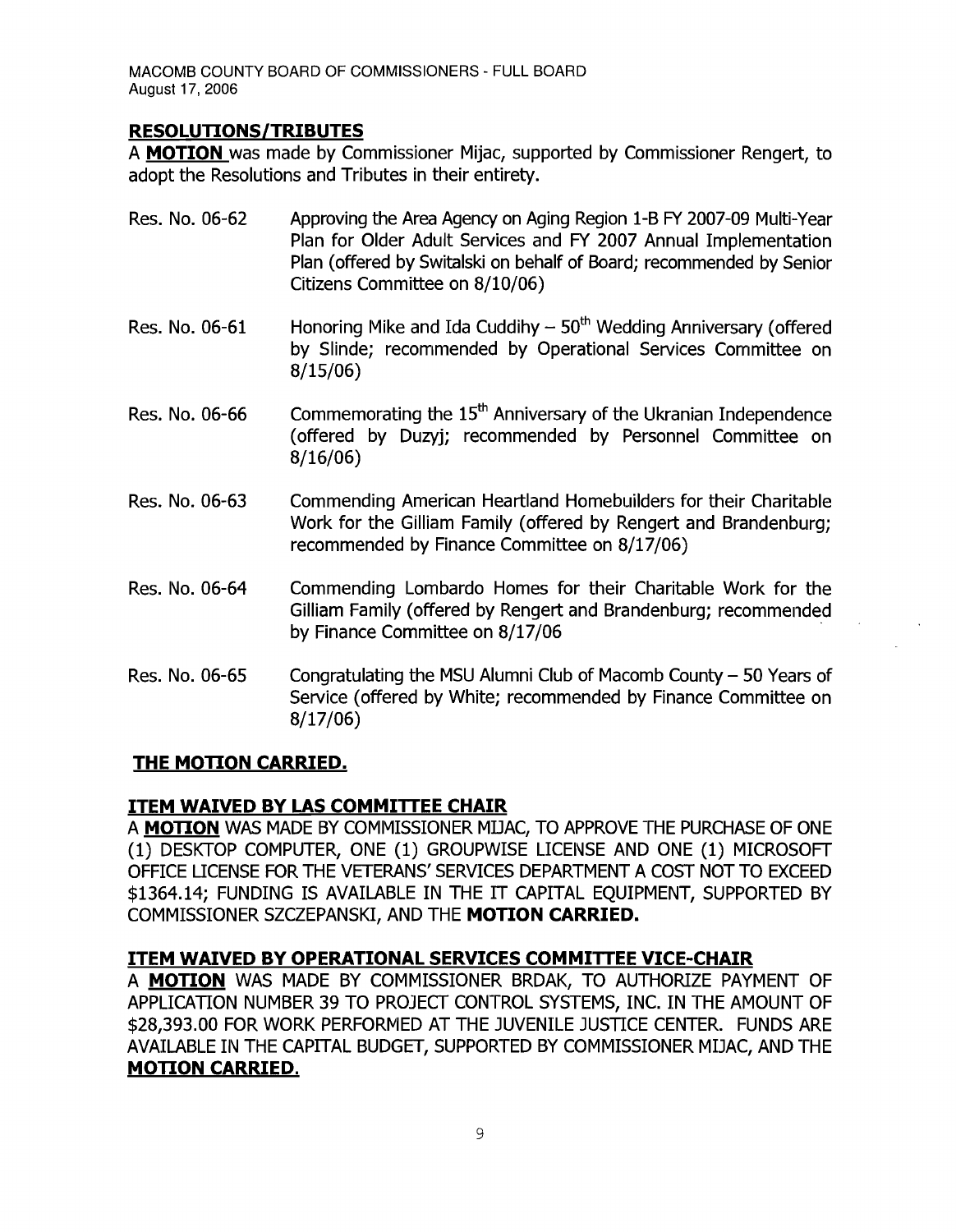MACOMB COUNTY BOARD OF COMMISSIONERS - FULL BOARD August 17, 2006

### **REOUESTS TO PURCHASE PREVIOUS SERVICE TIME**

A **MOTION** WAS MADE BY COMMISSIONER FLYNN, TO APPROVE THE REQUESTS BY ANDREA JACKLYN, MARY MALTA, CATHERINE SCOTT AND ANGELA WILLIS TO PURCHASE PRIOR SERVICE TIME, SUPPORTED BY COMMISSIONER SZCZEPANSKI, AND THE **MOTION CARRIED.** 

#### **APPOINTM ENTS**

### **a) VETERANS AFFAIRS COMMISSION**

A **MOTION** WAS MADE BY COMMISSIONER HAGGERTY, SUPPORTED BY COMMISSIONER DOHERTY, TO APPOINT GEORGE G. HELM TO THE VETERANS AFFAIRS COMMISSION -TERM ENDING JULY 31, 2010, AND THE **MOTION CARRIED.** 

### **b) BROWNFIELD REDEVELOPMENT AUTHORITY**

A **MOTION** WAS MADE BY COMMISSIONER HAGGER1Y SUPPORTED BY COMMISSIONER BRANDENBURG, TO REAPPOINT DAVID SCURTO, DEAN OLGIATI AND DAN LANGLEY TO THE BROWNFIELD REDEVELOPMENT AUTHORITY - TERMS ENDING SEPTEMBER 30, 2009, AND THE **MOTION CARRIED.**  A MOTION WAS MADE BY COMMISSIONER HAGGERTY SUPPORTED BY COMMISSIONER<br>BRANDENBURG, TO REAPPOINT DAVID SCURTO, DEAN OLGIATI AND DAN LANGLEY TO<br>THE BROWNFIELD REDEVELOPMENT AUTHORITY — TERMS ENDING SEPTEMBER 30,<br>2009, AND THE

#### **NEW BUSINESS**

Commissioner Brandenburg inquired of progress on the public works building and bank

 $\label{eq:2} \frac{1}{2} \left( \frac{1}{2} \left( \frac{1}{2} \right) \right) \left( \frac{1}{2} \right) \left( \frac{1}{2} \right)$ 

Lynn Arnott-Bryks brought the board up to date.

Commissioner Szczepanski offered some ideas when the 2007 budget talks commence.

#### **PUBLIC PARTICIPATION**

**Don Lobsinger, 26900 Taylor, St. Clair Shores James Goldwater, 19346 Brandt, Roseville** 

#### ROLL CALL ATTENDANCE

| Andrey Duzyj          | District 1  |
|-----------------------|-------------|
| Marvin Sauger         | District 2  |
| Phillip A. DiMaria    | District 3  |
| Jon Switalski         | District 4  |
| Susan L. Doherty      | District 5  |
| Joan Flynn            | District 6  |
| Sue Rocca             | District 7  |
| James E. McCarthy     | District 8  |
| Robert Mijac          | District 9  |
| <b>Philis DeSaele</b> | District 10 |
| Ed Szczepanski        | District 11 |